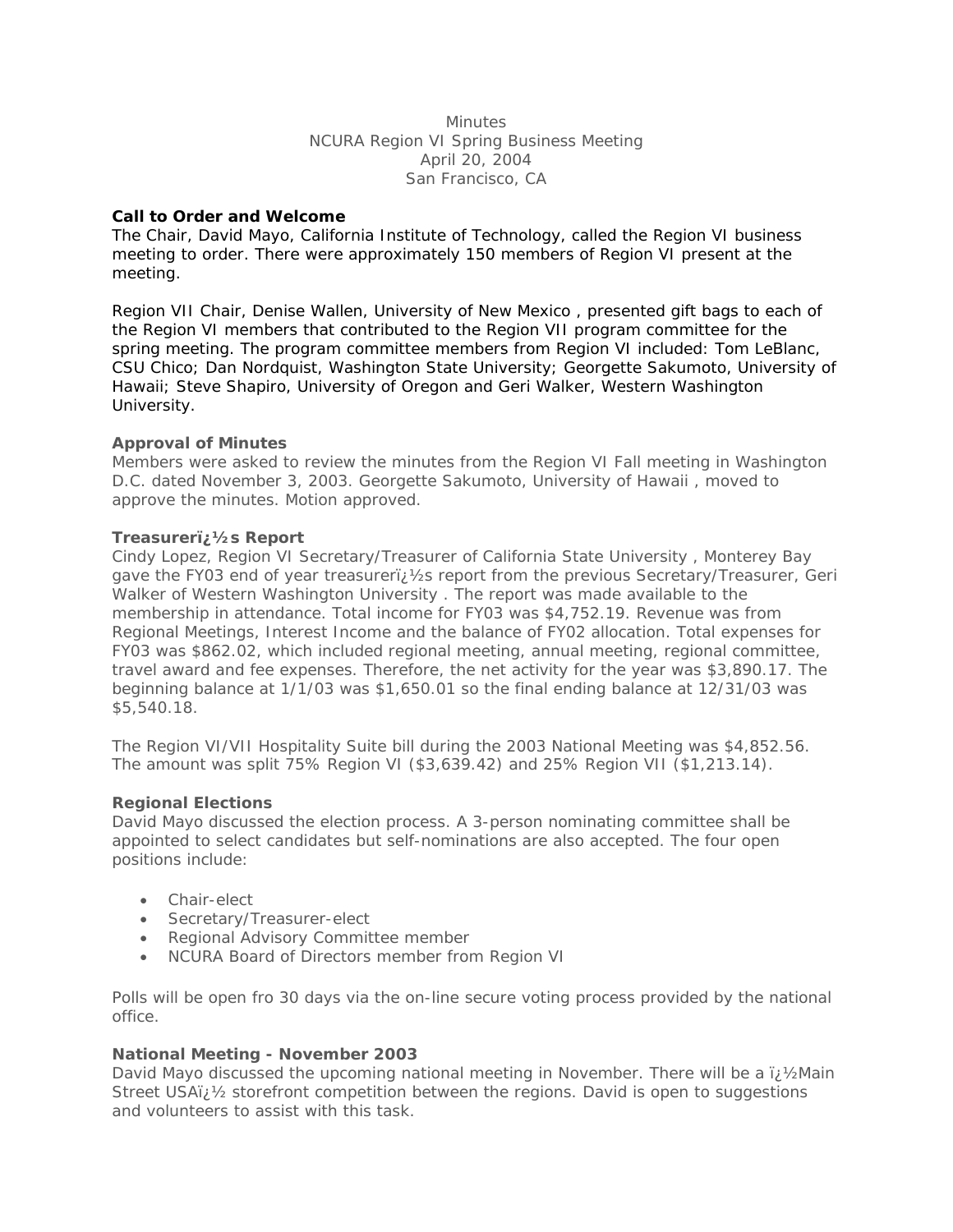# **2005 Program Committee**

David Mayo discussed the Spring 2005 Region VI/VII region meeting. The meeting will be held in Region VII, the location will be finalized soon. David Mayo has appointed Gary Chaffins, University of Oregon and Region VI Chair-elect head of the Region VI Program Committee. Gary will be requesting volunteers to assist with the program committee

## **Nominating & Leadership Development Committee**

Dan Nordquist, Washington State University , the Region VI member to the national Nominating & Leadership Development Committee gave a brief review. The committee reviews all applications for the Leadership Development Institute. The Committee selected the first recipient of the Joseph F. Carrabino Award, Jean Feldman from the National Science Foundation.

## **Report from Member of the Board**

Elected member, Pat Hawk was not in attendance so Georgette Sakumoto, University of Hawaii and Member at Large gave an update. The Board met in January and discussed the following issues.

- Strategic Plan  $\chi$  /2 challenges with growth of members and how to keep them involved and interested. Increase professional development programs. Increase member involvement and identify new potential volunteers.
- National office is adding a staff position to assist regions.
- National office will be sending a survey to members to help identify priorities.
- The Neighborhood Program Committee will report to the Professional Development Committee and function as a subcommittee instead of reporting directly to the Board.

# **Report from the Professional Development Committee**

Vincent,  $\ddot{v}$  /2Bo $\ddot{v}$  Bodanski, University of Utah, from Region VII gave a brief report.

- A beta-tested web based contracting course is in creation.
- The web cast of clinical trials training is complete
- ii 1/2Pitfalls in Post-awardiz 1/2 training is coming soon
- Discussing a one-day form for senior leaders
- Discussing a federal/university exchange program with Geoff Grant from NSF
- Discussing evaluating NCURA program to fulfill member requirements
- Next meeting is in June and please contact the Region VI representatives: Tom LeBlanc, CSU Chico or Kim Moreland, Fred Hutchinson Cancer Research Center with any comments or suggestions.

#### **NCURA Presidenti, 1/2s report**

NCURAï; 1/2s President, Patrick Fitzgerald, made a brief presentation welcoming Region VI members and giving some updates at the national level.

NCURA now has 4005 members, 5 years ago we had 3000 members. It is NCURA $i/2s$  50 th anniversary in 4 years. To look at how NCURA can best cope with the rapid growth, a

Strategic Future Task Force was recently created and headed by NCURAï; 1/2s past president, Bob Wheadon, Syracuse University .